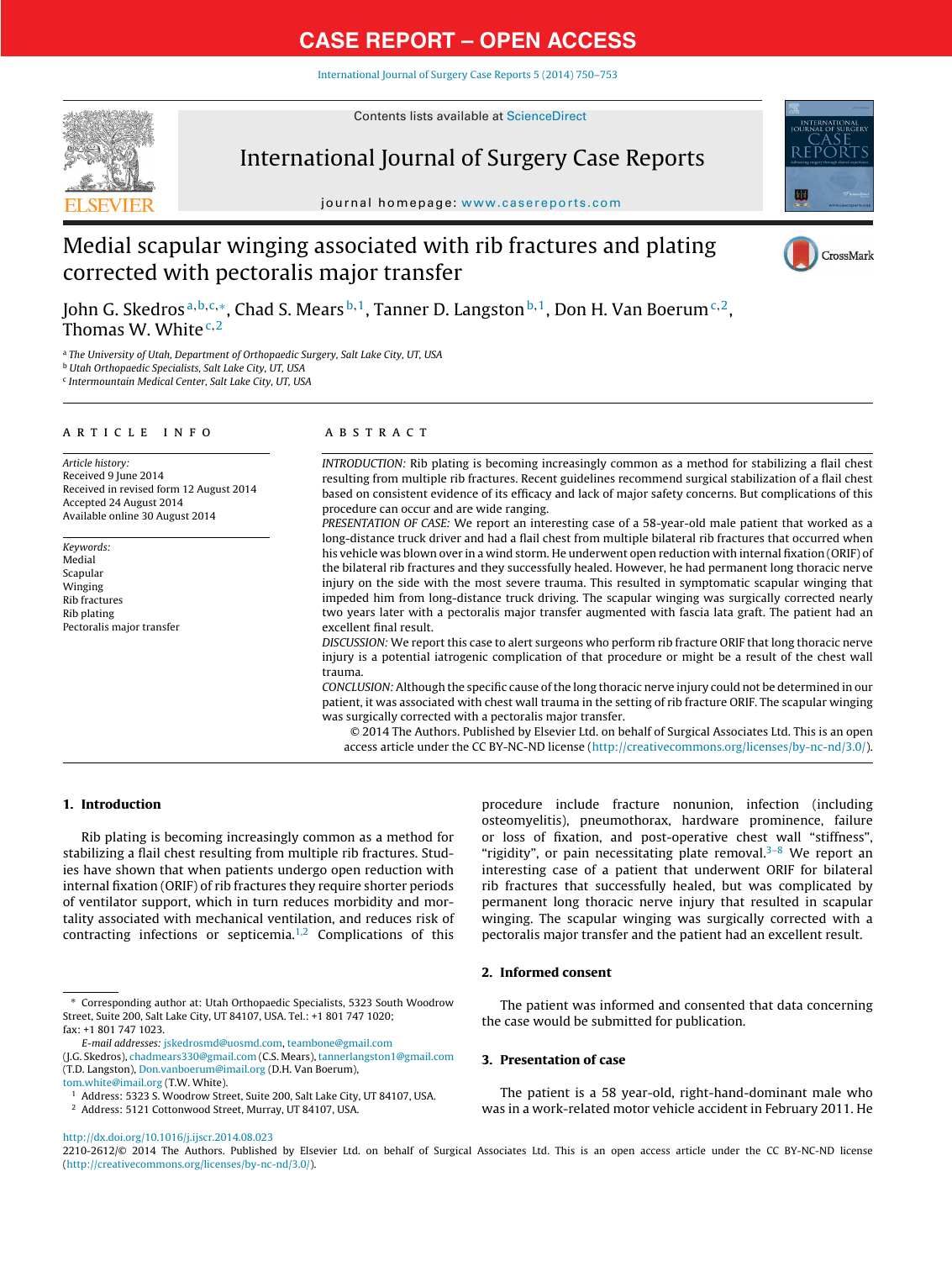J.G. Skedros et al. / International Journal of Surgery Case Reports 5 (2014) 750–753 751



**Fig. 1.** Anterior–posterior (AP) and lateral chest radiographs showing the ribs with metal plates and screws. Note that there are more plates on the left side for the more extensive injuries there. The winging also occurred on this side (the patient's left side is the right side of AP radiograph).

was in a roll-over truck accident and sustained bilateral closed rib fractures with pneumothoraces and a closed left mid-shaft clavicle fracture. Chest tubes were placed and the left ribs (3–7), where the injuries were more severe, were plated on the next day. The right ribs (3–6) were plated one day later (Fig. 1). The left clavicle fracture was treated non-operatively.

Despite healing of the clavicle and all of the rib fractures, the patient reported difficulty driving a semi truck because of pain associated with lifting his left arm up to the steering wheel. He noted shoulder weakness and a sense of instability. Electrodiagnostic testing (electromyography and nerve conduction studies) was done six months later and showed left-side long thoracic nerve injury without evidence of reinnervation. Our clinical examination showed medial winging of the left scapula. Magnetic resonance (MR) scans also showed a possible anterior glenoid labral tear of the same shoulder.

The patient was then first seen in our clinic 21 months after the trauma. His scapular winging and other left upper extremity complaints had not improved. His pre-operative Disabilities of the Arm, Shoulder and Hand (DASH) score was  $64$  (0 = best, 100 = worst).<sup>[9](#page-2-0)</sup> At 23 months after the trauma, the patient underwent a pectoralis major transfer to the left inferior scapula. The tendon of the pectoralis major was augmented with an autogenous fascia lata graft. The muscle tendon transfer surgery was done in accordance with the description of Perlmutter and Leffert<sup>[10](#page-2-0)</sup> ([Fig.](#page-2-0) 2a and b). Arthroscopic left shoulder surgery was also done at the same setting and the torn anterior glenoid labrum was arthroscopically repaired.

In accordance with the general recommendations of Perlmutter and Leffert, $10$  the patient started formal physical therapy at eight weeks after the operation. This was continued for 3 months. Physical therapy emphasized active range-of-motion exercises and strengthening of the rotator cuff and the trapezius. A home exercise program was then continued for three additional months. The patient was advised against returning to manual labor or sports activities for six months after the operation.

The DASH score at one year post-operation had markedly improved and was 10 (pre-operation: 64). At his final follow up, 14 months after muscle transfer surgery, the scapular winging was no longer present. He was also able to drive a truck for 12 h without any discomfort. He was very satisfied with his final result.

### **4. Discussion**

We could not locate a case report of the association of the long thoracic nerve injury with rib fracture plating. It could not be determined if the nerve injury in our patient was an iatrogenic complication occurring during the surgical procedure or was caused by the rib fractures. Support for the possibility that our patient's long thoracic nerve injury was caused by the trauma include the greater severity of the injuries on the involved side, including the clavicle fracture and the greater number of fractured ribs. Additional, through less direct, support for the possibility that the trauma caused our patient's long thoracic nerve injury is suggested by Gozna and Harris.<sup>[11](#page-2-0)</sup> Three of their 14 patients with scapular winging due to trauma also suffered from fractures on the ipsilateral side (one with fracture of the scapula, one with fracture of the humerus, and one with fracture of the clavicle). Long thoracic nerve injury is also a known complication of chest wall trauma without any fractures<sup>12,13</sup> and also with rib fractures.<sup>14,15</sup> The patient described by Rasyid et al. $14$  had scapular winging with an ipsilateral midshaft clavicle fracture and flail chest. The scapular winging in their patient improved "immediately after" surgical fixation (ORIF) of the clavicle fracture. This contrasts with our patient who had persistent scapular winging despite healing of his ipsilateral mid-shaft clavicle fracture.

In contrast to these prior studies, to our knowledge, long thoracic nerve injury has not been described as the direct result of rib fracture ORIF. One reason for reporting this case is to alert surgeons who perform rib fracture ORIF that long thoracic nerve injury is a potential complication of that procedure or might result from more direct injury from the chest wall trauma. In either case the winging would most likely not be recognized pre-operatively because of the recumbency of these patients. But patients that are able to receive informed consent could be informed that long thoracic nerve might be present prior to rib fracture ORIF. Another important aspect of our patient's post-operative course was that our patient was in physical therapy for 12 weeks, which is dou-ble that recommended by Perlmutter and Leffert.<sup>[10](#page-2-0)</sup> The increased duration of physical therapy likely reflects the relatively advanced age of our patient (58 years old) when compared to other patients (124 cases with average age 33 years old) who have had this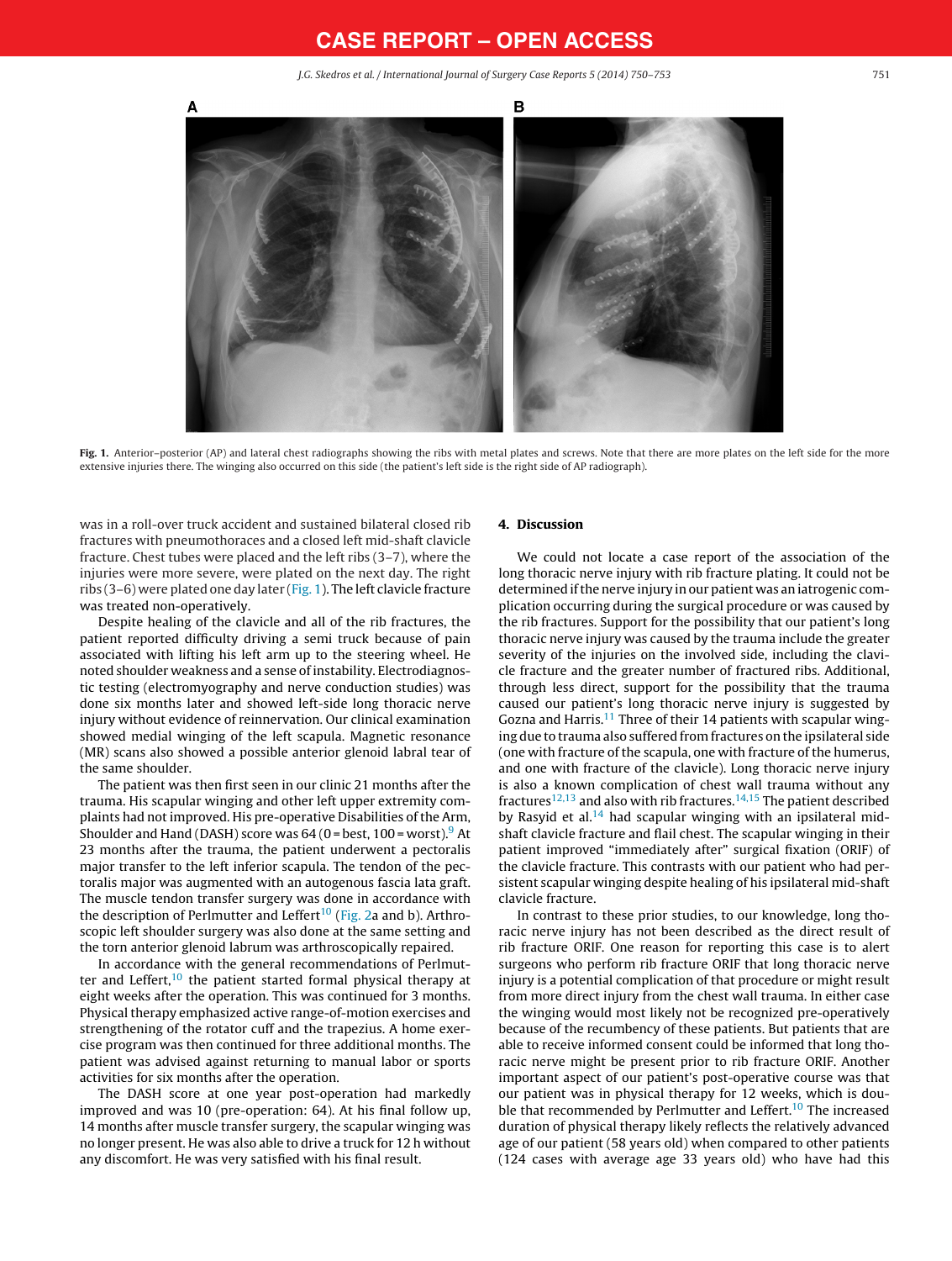## **CASE REPORT – OPEN ACCESS**

<span id="page-2-0"></span>752 J.G. Skedros et al. / International Journal of Surgery Case Reports 5 (2014) 750–753





**Fig. 2.** (A) Illustration of chest (anterior view) showing passage of the lengthened tendon between the scapula and the chest wall, medial to the axillary vessels and the brachial plexus, to the medial border of the scapula. (B) Illustration of lateral chest showing fixation of the graft into the hole made in the medial aspect of the scapula. The graft is sutured to itself with several non-absorbable sutures.

Images reproduced from Perlmutter and Leffert<sup>10</sup> with permission of The Journal of Bone and Joint Surgery, Inc.

procedure for post-traumatic winging and have been reported in the literature.10,16–28

### **5. Conclusion**

Whether caused by chest wall trauma or rib fracture ORIF, long thoracic nerve injury with resulting scapular winging can be surgically corrected with a pectoralis major transfer augmented with fascia lata graft.

### **Conflict of interest**

None declared.

#### **Funding**

None.

### **Ethical approval**

Written informed consent was obtained from the patient for publication of this case report and accompanying images. A copy of the written consent is available for review by the Editor-in-Chief of this journal on request.

### **Author contributions**

Each of the five authors participated in each of the following capacities: study design, data collections, data analysis and writing.

#### **References**

- 1. [Nirula](http://refhub.elsevier.com/S2210-2612(14)00205-3/sbref0005) [R,](http://refhub.elsevier.com/S2210-2612(14)00205-3/sbref0005) [Allen](http://refhub.elsevier.com/S2210-2612(14)00205-3/sbref0005) [B,](http://refhub.elsevier.com/S2210-2612(14)00205-3/sbref0005) [Layman](http://refhub.elsevier.com/S2210-2612(14)00205-3/sbref0005) [R,](http://refhub.elsevier.com/S2210-2612(14)00205-3/sbref0005) [Falimirski](http://refhub.elsevier.com/S2210-2612(14)00205-3/sbref0005) [ME,](http://refhub.elsevier.com/S2210-2612(14)00205-3/sbref0005) [Somberg](http://refhub.elsevier.com/S2210-2612(14)00205-3/sbref0005) [LB.](http://refhub.elsevier.com/S2210-2612(14)00205-3/sbref0005) [Rib](http://refhub.elsevier.com/S2210-2612(14)00205-3/sbref0005) [fracture](http://refhub.elsevier.com/S2210-2612(14)00205-3/sbref0005) [sta](http://refhub.elsevier.com/S2210-2612(14)00205-3/sbref0005)[bilization](http://refhub.elsevier.com/S2210-2612(14)00205-3/sbref0005) [in](http://refhub.elsevier.com/S2210-2612(14)00205-3/sbref0005) [patients](http://refhub.elsevier.com/S2210-2612(14)00205-3/sbref0005) [sustaining](http://refhub.elsevier.com/S2210-2612(14)00205-3/sbref0005) [blunt](http://refhub.elsevier.com/S2210-2612(14)00205-3/sbref0005) [chest](http://refhub.elsevier.com/S2210-2612(14)00205-3/sbref0005) [injury.](http://refhub.elsevier.com/S2210-2612(14)00205-3/sbref0005) [Am](http://refhub.elsevier.com/S2210-2612(14)00205-3/sbref0005) [Surg](http://refhub.elsevier.com/S2210-2612(14)00205-3/sbref0005) [2006;](http://refhub.elsevier.com/S2210-2612(14)00205-3/sbref0005)**[72](http://refhub.elsevier.com/S2210-2612(14)00205-3/sbref0005)**[\(4\):](http://refhub.elsevier.com/S2210-2612(14)00205-3/sbref0005) [307–9.](http://refhub.elsevier.com/S2210-2612(14)00205-3/sbref0005)
- 2. [Althausen](http://refhub.elsevier.com/S2210-2612(14)00205-3/sbref0010) [PL,](http://refhub.elsevier.com/S2210-2612(14)00205-3/sbref0010) [Shannon](http://refhub.elsevier.com/S2210-2612(14)00205-3/sbref0010) [S,](http://refhub.elsevier.com/S2210-2612(14)00205-3/sbref0010) [Watts](http://refhub.elsevier.com/S2210-2612(14)00205-3/sbref0010) [C,](http://refhub.elsevier.com/S2210-2612(14)00205-3/sbref0010) [Thomas](http://refhub.elsevier.com/S2210-2612(14)00205-3/sbref0010) [K,](http://refhub.elsevier.com/S2210-2612(14)00205-3/sbref0010) [Bain](http://refhub.elsevier.com/S2210-2612(14)00205-3/sbref0010) [MA,](http://refhub.elsevier.com/S2210-2612(14)00205-3/sbref0010) [Coll](http://refhub.elsevier.com/S2210-2612(14)00205-3/sbref0010) [D,](http://refhub.elsevier.com/S2210-2612(14)00205-3/sbref0010) [et](http://refhub.elsevier.com/S2210-2612(14)00205-3/sbref0010) [al.](http://refhub.elsevier.com/S2210-2612(14)00205-3/sbref0010) [Early](http://refhub.elsevier.com/S2210-2612(14)00205-3/sbref0010) [surgical](http://refhub.elsevier.com/S2210-2612(14)00205-3/sbref0010) [stabilization](http://refhub.elsevier.com/S2210-2612(14)00205-3/sbref0010) [of](http://refhub.elsevier.com/S2210-2612(14)00205-3/sbref0010) [flail](http://refhub.elsevier.com/S2210-2612(14)00205-3/sbref0010) [chest](http://refhub.elsevier.com/S2210-2612(14)00205-3/sbref0010) [with](http://refhub.elsevier.com/S2210-2612(14)00205-3/sbref0010) [locked](http://refhub.elsevier.com/S2210-2612(14)00205-3/sbref0010) [plate](http://refhub.elsevier.com/S2210-2612(14)00205-3/sbref0010) [fixation.](http://refhub.elsevier.com/S2210-2612(14)00205-3/sbref0010) [J](http://refhub.elsevier.com/S2210-2612(14)00205-3/sbref0010) [Orthop](http://refhub.elsevier.com/S2210-2612(14)00205-3/sbref0010) [Trauma](http://refhub.elsevier.com/S2210-2612(14)00205-3/sbref0010) [2011;](http://refhub.elsevier.com/S2210-2612(14)00205-3/sbref0010)**[25](http://refhub.elsevier.com/S2210-2612(14)00205-3/sbref0010)**[\(11\):641](http://refhub.elsevier.com/S2210-2612(14)00205-3/sbref0010)–[7.](http://refhub.elsevier.com/S2210-2612(14)00205-3/sbref0010)
- 3. [Gardenbroek](http://refhub.elsevier.com/S2210-2612(14)00205-3/sbref0015) [TJ,](http://refhub.elsevier.com/S2210-2612(14)00205-3/sbref0015) [Bemelman](http://refhub.elsevier.com/S2210-2612(14)00205-3/sbref0015) [M,](http://refhub.elsevier.com/S2210-2612(14)00205-3/sbref0015) [Leenen](http://refhub.elsevier.com/S2210-2612(14)00205-3/sbref0015) [LP.](http://refhub.elsevier.com/S2210-2612(14)00205-3/sbref0015) [Pseudarthrosis](http://refhub.elsevier.com/S2210-2612(14)00205-3/sbref0015) [of](http://refhub.elsevier.com/S2210-2612(14)00205-3/sbref0015) [the](http://refhub.elsevier.com/S2210-2612(14)00205-3/sbref0015) [ribs](http://refhub.elsevier.com/S2210-2612(14)00205-3/sbref0015) [treated](http://refhub.elsevier.com/S2210-2612(14)00205-3/sbref0015) [with](http://refhub.elsevier.com/S2210-2612(14)00205-3/sbref0015) [a](http://refhub.elsevier.com/S2210-2612(14)00205-3/sbref0015) [locking](http://refhub.elsevier.com/S2210-2612(14)00205-3/sbref0015) [compression](http://refhub.elsevier.com/S2210-2612(14)00205-3/sbref0015) [plate.](http://refhub.elsevier.com/S2210-2612(14)00205-3/sbref0015) [A](http://refhub.elsevier.com/S2210-2612(14)00205-3/sbref0015) [report](http://refhub.elsevier.com/S2210-2612(14)00205-3/sbref0015) [of](http://refhub.elsevier.com/S2210-2612(14)00205-3/sbref0015) [three](http://refhub.elsevier.com/S2210-2612(14)00205-3/sbref0015) [cases.](http://refhub.elsevier.com/S2210-2612(14)00205-3/sbref0015) [J](http://refhub.elsevier.com/S2210-2612(14)00205-3/sbref0015) [Bone](http://refhub.elsevier.com/S2210-2612(14)00205-3/sbref0015) [Joint](http://refhub.elsevier.com/S2210-2612(14)00205-3/sbref0015) [Surg](http://refhub.elsevier.com/S2210-2612(14)00205-3/sbref0015) [Am](http://refhub.elsevier.com/S2210-2612(14)00205-3/sbref0015) [2009;](http://refhub.elsevier.com/S2210-2612(14)00205-3/sbref0015)**[91](http://refhub.elsevier.com/S2210-2612(14)00205-3/sbref0015)**[\(6\):1477–9.](http://refhub.elsevier.com/S2210-2612(14)00205-3/sbref0015)
- 4. [Paris](http://refhub.elsevier.com/S2210-2612(14)00205-3/sbref0020) [F,](http://refhub.elsevier.com/S2210-2612(14)00205-3/sbref0020) [Tarazona](http://refhub.elsevier.com/S2210-2612(14)00205-3/sbref0020) [V,](http://refhub.elsevier.com/S2210-2612(14)00205-3/sbref0020) [Blasco](http://refhub.elsevier.com/S2210-2612(14)00205-3/sbref0020) [E,](http://refhub.elsevier.com/S2210-2612(14)00205-3/sbref0020) [Canto](http://refhub.elsevier.com/S2210-2612(14)00205-3/sbref0020) [A,](http://refhub.elsevier.com/S2210-2612(14)00205-3/sbref0020) [Casillas](http://refhub.elsevier.com/S2210-2612(14)00205-3/sbref0020) [M,](http://refhub.elsevier.com/S2210-2612(14)00205-3/sbref0020) [Pastor](http://refhub.elsevier.com/S2210-2612(14)00205-3/sbref0020) [J,](http://refhub.elsevier.com/S2210-2612(14)00205-3/sbref0020) [et](http://refhub.elsevier.com/S2210-2612(14)00205-3/sbref0020) [al.](http://refhub.elsevier.com/S2210-2612(14)00205-3/sbref0020) [Surgical](http://refhub.elsevier.com/S2210-2612(14)00205-3/sbref0020) [stabi](http://refhub.elsevier.com/S2210-2612(14)00205-3/sbref0020)[lization](http://refhub.elsevier.com/S2210-2612(14)00205-3/sbref0020) [of](http://refhub.elsevier.com/S2210-2612(14)00205-3/sbref0020) [traumatic](http://refhub.elsevier.com/S2210-2612(14)00205-3/sbref0020) [flail](http://refhub.elsevier.com/S2210-2612(14)00205-3/sbref0020) [chest.](http://refhub.elsevier.com/S2210-2612(14)00205-3/sbref0020) [Thorax](http://refhub.elsevier.com/S2210-2612(14)00205-3/sbref0020) [1975;](http://refhub.elsevier.com/S2210-2612(14)00205-3/sbref0020)**[30](http://refhub.elsevier.com/S2210-2612(14)00205-3/sbref0020)**[\(5\):521](http://refhub.elsevier.com/S2210-2612(14)00205-3/sbref0020)–[7.](http://refhub.elsevier.com/S2210-2612(14)00205-3/sbref0020)
- 5. [Lardinois](http://refhub.elsevier.com/S2210-2612(14)00205-3/sbref0025) [D,](http://refhub.elsevier.com/S2210-2612(14)00205-3/sbref0025) [Krueger](http://refhub.elsevier.com/S2210-2612(14)00205-3/sbref0025) [T,](http://refhub.elsevier.com/S2210-2612(14)00205-3/sbref0025) [Dusmet](http://refhub.elsevier.com/S2210-2612(14)00205-3/sbref0025) [M,](http://refhub.elsevier.com/S2210-2612(14)00205-3/sbref0025) [Ghisletta](http://refhub.elsevier.com/S2210-2612(14)00205-3/sbref0025) [N,](http://refhub.elsevier.com/S2210-2612(14)00205-3/sbref0025) [Gugger](http://refhub.elsevier.com/S2210-2612(14)00205-3/sbref0025) [M,](http://refhub.elsevier.com/S2210-2612(14)00205-3/sbref0025) [Ris](http://refhub.elsevier.com/S2210-2612(14)00205-3/sbref0025) [HB.](http://refhub.elsevier.com/S2210-2612(14)00205-3/sbref0025) [Pulmonary](http://refhub.elsevier.com/S2210-2612(14)00205-3/sbref0025) [function](http://refhub.elsevier.com/S2210-2612(14)00205-3/sbref0025) [testing](http://refhub.elsevier.com/S2210-2612(14)00205-3/sbref0025) [after](http://refhub.elsevier.com/S2210-2612(14)00205-3/sbref0025) [operative](http://refhub.elsevier.com/S2210-2612(14)00205-3/sbref0025) [stabilisation](http://refhub.elsevier.com/S2210-2612(14)00205-3/sbref0025) [of](http://refhub.elsevier.com/S2210-2612(14)00205-3/sbref0025) [the](http://refhub.elsevier.com/S2210-2612(14)00205-3/sbref0025) [chest](http://refhub.elsevier.com/S2210-2612(14)00205-3/sbref0025) [wall](http://refhub.elsevier.com/S2210-2612(14)00205-3/sbref0025) [for](http://refhub.elsevier.com/S2210-2612(14)00205-3/sbref0025) [flail](http://refhub.elsevier.com/S2210-2612(14)00205-3/sbref0025) [chest.](http://refhub.elsevier.com/S2210-2612(14)00205-3/sbref0025) [Eur](http://refhub.elsevier.com/S2210-2612(14)00205-3/sbref0025) [J](http://refhub.elsevier.com/S2210-2612(14)00205-3/sbref0025) [Cardiothorac](http://refhub.elsevier.com/S2210-2612(14)00205-3/sbref0025) [Surg](http://refhub.elsevier.com/S2210-2612(14)00205-3/sbref0025) [2001;](http://refhub.elsevier.com/S2210-2612(14)00205-3/sbref0025)**[20](http://refhub.elsevier.com/S2210-2612(14)00205-3/sbref0025)**[\(3\):496](http://refhub.elsevier.com/S2210-2612(14)00205-3/sbref0025)–[501.](http://refhub.elsevier.com/S2210-2612(14)00205-3/sbref0025)
- 6. [Reber](http://refhub.elsevier.com/S2210-2612(14)00205-3/sbref0030) [PU,](http://refhub.elsevier.com/S2210-2612(14)00205-3/sbref0030) [Kniemeyer](http://refhub.elsevier.com/S2210-2612(14)00205-3/sbref0030) [HW,](http://refhub.elsevier.com/S2210-2612(14)00205-3/sbref0030) [Ris](http://refhub.elsevier.com/S2210-2612(14)00205-3/sbref0030) [HB.](http://refhub.elsevier.com/S2210-2612(14)00205-3/sbref0030) [Reconstruction](http://refhub.elsevier.com/S2210-2612(14)00205-3/sbref0030) [plates](http://refhub.elsevier.com/S2210-2612(14)00205-3/sbref0030) [for](http://refhub.elsevier.com/S2210-2612(14)00205-3/sbref0030) [internal](http://refhub.elsevier.com/S2210-2612(14)00205-3/sbref0030) [fixation](http://refhub.elsevier.com/S2210-2612(14)00205-3/sbref0030) [of](http://refhub.elsevier.com/S2210-2612(14)00205-3/sbref0030) [flail](http://refhub.elsevier.com/S2210-2612(14)00205-3/sbref0030) [chest.](http://refhub.elsevier.com/S2210-2612(14)00205-3/sbref0030) [Ann](http://refhub.elsevier.com/S2210-2612(14)00205-3/sbref0030) [Thorac](http://refhub.elsevier.com/S2210-2612(14)00205-3/sbref0030) [Surg](http://refhub.elsevier.com/S2210-2612(14)00205-3/sbref0030) [1998;](http://refhub.elsevier.com/S2210-2612(14)00205-3/sbref0030)**[66](http://refhub.elsevier.com/S2210-2612(14)00205-3/sbref0030)**[\(6\):2158.](http://refhub.elsevier.com/S2210-2612(14)00205-3/sbref0030)
- 7. [Hellberg](http://refhub.elsevier.com/S2210-2612(14)00205-3/sbref0035) [K,](http://refhub.elsevier.com/S2210-2612(14)00205-3/sbref0035) [de](http://refhub.elsevier.com/S2210-2612(14)00205-3/sbref0035) [Vivie](http://refhub.elsevier.com/S2210-2612(14)00205-3/sbref0035) [ER,](http://refhub.elsevier.com/S2210-2612(14)00205-3/sbref0035) [Fuchs](http://refhub.elsevier.com/S2210-2612(14)00205-3/sbref0035) [K,](http://refhub.elsevier.com/S2210-2612(14)00205-3/sbref0035) [Heisig](http://refhub.elsevier.com/S2210-2612(14)00205-3/sbref0035) [B,](http://refhub.elsevier.com/S2210-2612(14)00205-3/sbref0035) [Ruschewski](http://refhub.elsevier.com/S2210-2612(14)00205-3/sbref0035) [W,](http://refhub.elsevier.com/S2210-2612(14)00205-3/sbref0035) [Luhr](http://refhub.elsevier.com/S2210-2612(14)00205-3/sbref0035) [HG,](http://refhub.elsevier.com/S2210-2612(14)00205-3/sbref0035) [et](http://refhub.elsevier.com/S2210-2612(14)00205-3/sbref0035) [al.](http://refhub.elsevier.com/S2210-2612(14)00205-3/sbref0035) [Stabi](http://refhub.elsevier.com/S2210-2612(14)00205-3/sbref0035)[lization](http://refhub.elsevier.com/S2210-2612(14)00205-3/sbref0035) [of](http://refhub.elsevier.com/S2210-2612(14)00205-3/sbref0035) [flail](http://refhub.elsevier.com/S2210-2612(14)00205-3/sbref0035) [chest](http://refhub.elsevier.com/S2210-2612(14)00205-3/sbref0035) [by](http://refhub.elsevier.com/S2210-2612(14)00205-3/sbref0035) [compression](http://refhub.elsevier.com/S2210-2612(14)00205-3/sbref0035) [osteosynthesis](http://refhub.elsevier.com/S2210-2612(14)00205-3/sbref0035) – [experimental](http://refhub.elsevier.com/S2210-2612(14)00205-3/sbref0035) [and](http://refhub.elsevier.com/S2210-2612(14)00205-3/sbref0035) [clinical](http://refhub.elsevier.com/S2210-2612(14)00205-3/sbref0035) [results.](http://refhub.elsevier.com/S2210-2612(14)00205-3/sbref0035) [Thorac](http://refhub.elsevier.com/S2210-2612(14)00205-3/sbref0035) [Cardiovasc](http://refhub.elsevier.com/S2210-2612(14)00205-3/sbref0035) [Surg](http://refhub.elsevier.com/S2210-2612(14)00205-3/sbref0035) [1981;](http://refhub.elsevier.com/S2210-2612(14)00205-3/sbref0035)**[29](http://refhub.elsevier.com/S2210-2612(14)00205-3/sbref0035)**[\(5\):275](http://refhub.elsevier.com/S2210-2612(14)00205-3/sbref0035)–[81.](http://refhub.elsevier.com/S2210-2612(14)00205-3/sbref0035)
- 8. [Nirula](http://refhub.elsevier.com/S2210-2612(14)00205-3/sbref0040) [R,](http://refhub.elsevier.com/S2210-2612(14)00205-3/sbref0040) [Mayberry](http://refhub.elsevier.com/S2210-2612(14)00205-3/sbref0040) [JC.](http://refhub.elsevier.com/S2210-2612(14)00205-3/sbref0040) [Rib](http://refhub.elsevier.com/S2210-2612(14)00205-3/sbref0040) [fracture](http://refhub.elsevier.com/S2210-2612(14)00205-3/sbref0040) [fixation:](http://refhub.elsevier.com/S2210-2612(14)00205-3/sbref0040) [controversies](http://refhub.elsevier.com/S2210-2612(14)00205-3/sbref0040) [and](http://refhub.elsevier.com/S2210-2612(14)00205-3/sbref0040) [technical](http://refhub.elsevier.com/S2210-2612(14)00205-3/sbref0040) [chal](http://refhub.elsevier.com/S2210-2612(14)00205-3/sbref0040)[lenges.](http://refhub.elsevier.com/S2210-2612(14)00205-3/sbref0040) [Am](http://refhub.elsevier.com/S2210-2612(14)00205-3/sbref0040) [Surg](http://refhub.elsevier.com/S2210-2612(14)00205-3/sbref0040) [2010;](http://refhub.elsevier.com/S2210-2612(14)00205-3/sbref0040)**[76](http://refhub.elsevier.com/S2210-2612(14)00205-3/sbref0040)**[\(8\):793](http://refhub.elsevier.com/S2210-2612(14)00205-3/sbref0040)–[802.](http://refhub.elsevier.com/S2210-2612(14)00205-3/sbref0040)
- 9. [SooHoo](http://refhub.elsevier.com/S2210-2612(14)00205-3/sbref0045) [NF,](http://refhub.elsevier.com/S2210-2612(14)00205-3/sbref0045) [McDonald](http://refhub.elsevier.com/S2210-2612(14)00205-3/sbref0045) [AP,](http://refhub.elsevier.com/S2210-2612(14)00205-3/sbref0045) [Seiler](http://refhub.elsevier.com/S2210-2612(14)00205-3/sbref0045) [3rd](http://refhub.elsevier.com/S2210-2612(14)00205-3/sbref0045) [JG,](http://refhub.elsevier.com/S2210-2612(14)00205-3/sbref0045) [McGillivary](http://refhub.elsevier.com/S2210-2612(14)00205-3/sbref0045) [GR.](http://refhub.elsevier.com/S2210-2612(14)00205-3/sbref0045) [Evaluation](http://refhub.elsevier.com/S2210-2612(14)00205-3/sbref0045) [of](http://refhub.elsevier.com/S2210-2612(14)00205-3/sbref0045) [the](http://refhub.elsevier.com/S2210-2612(14)00205-3/sbref0045) [con](http://refhub.elsevier.com/S2210-2612(14)00205-3/sbref0045)[struct](http://refhub.elsevier.com/S2210-2612(14)00205-3/sbref0045) [validity](http://refhub.elsevier.com/S2210-2612(14)00205-3/sbref0045) of the [DASH](http://refhub.elsevier.com/S2210-2612(14)00205-3/sbref0045) [questionnaire](http://refhub.elsevier.com/S2210-2612(14)00205-3/sbref0045) [by](http://refhub.elsevier.com/S2210-2612(14)00205-3/sbref0045) [correlation](http://refhub.elsevier.com/S2210-2612(14)00205-3/sbref0045) [to](http://refhub.elsevier.com/S2210-2612(14)00205-3/sbref0045) [the](http://refhub.elsevier.com/S2210-2612(14)00205-3/sbref0045) [SF-36.](http://refhub.elsevier.com/S2210-2612(14)00205-3/sbref0045) [J](http://refhub.elsevier.com/S2210-2612(14)00205-3/sbref0045) [Hand](http://refhub.elsevier.com/S2210-2612(14)00205-3/sbref0045) [Surg](http://refhub.elsevier.com/S2210-2612(14)00205-3/sbref0045) [Am](http://refhub.elsevier.com/S2210-2612(14)00205-3/sbref0045) [2002;](http://refhub.elsevier.com/S2210-2612(14)00205-3/sbref0045)**[27](http://refhub.elsevier.com/S2210-2612(14)00205-3/sbref0045)**[\(3\):537–41.](http://refhub.elsevier.com/S2210-2612(14)00205-3/sbref0045)
- 10. [Perlmutter](http://refhub.elsevier.com/S2210-2612(14)00205-3/sbref0050) [GS,](http://refhub.elsevier.com/S2210-2612(14)00205-3/sbref0050) [Leffert](http://refhub.elsevier.com/S2210-2612(14)00205-3/sbref0050) [RD.](http://refhub.elsevier.com/S2210-2612(14)00205-3/sbref0050) [Results](http://refhub.elsevier.com/S2210-2612(14)00205-3/sbref0050) [of](http://refhub.elsevier.com/S2210-2612(14)00205-3/sbref0050) [transfer](http://refhub.elsevier.com/S2210-2612(14)00205-3/sbref0050) [of](http://refhub.elsevier.com/S2210-2612(14)00205-3/sbref0050) [the](http://refhub.elsevier.com/S2210-2612(14)00205-3/sbref0050) [pectoralis](http://refhub.elsevier.com/S2210-2612(14)00205-3/sbref0050) [major](http://refhub.elsevier.com/S2210-2612(14)00205-3/sbref0050) [ten](http://refhub.elsevier.com/S2210-2612(14)00205-3/sbref0050)[don](http://refhub.elsevier.com/S2210-2612(14)00205-3/sbref0050) [to](http://refhub.elsevier.com/S2210-2612(14)00205-3/sbref0050) [treat](http://refhub.elsevier.com/S2210-2612(14)00205-3/sbref0050) [paralysis](http://refhub.elsevier.com/S2210-2612(14)00205-3/sbref0050) [of](http://refhub.elsevier.com/S2210-2612(14)00205-3/sbref0050) [the](http://refhub.elsevier.com/S2210-2612(14)00205-3/sbref0050) [serratus](http://refhub.elsevier.com/S2210-2612(14)00205-3/sbref0050) [anterior](http://refhub.elsevier.com/S2210-2612(14)00205-3/sbref0050) [muscle.](http://refhub.elsevier.com/S2210-2612(14)00205-3/sbref0050) [J](http://refhub.elsevier.com/S2210-2612(14)00205-3/sbref0050) [Bone](http://refhub.elsevier.com/S2210-2612(14)00205-3/sbref0050) [Joint](http://refhub.elsevier.com/S2210-2612(14)00205-3/sbref0050) [Surg](http://refhub.elsevier.com/S2210-2612(14)00205-3/sbref0050) [Am](http://refhub.elsevier.com/S2210-2612(14)00205-3/sbref0050) [1999;](http://refhub.elsevier.com/S2210-2612(14)00205-3/sbref0050)**[81](http://refhub.elsevier.com/S2210-2612(14)00205-3/sbref0050)**[\(3\):377–84.](http://refhub.elsevier.com/S2210-2612(14)00205-3/sbref0050)
- 11. [Gozna](http://refhub.elsevier.com/S2210-2612(14)00205-3/sbref0055) [ER,](http://refhub.elsevier.com/S2210-2612(14)00205-3/sbref0055) [Harris](http://refhub.elsevier.com/S2210-2612(14)00205-3/sbref0055) [WR.](http://refhub.elsevier.com/S2210-2612(14)00205-3/sbref0055) [Traumatic](http://refhub.elsevier.com/S2210-2612(14)00205-3/sbref0055) [winging](http://refhub.elsevier.com/S2210-2612(14)00205-3/sbref0055) [of](http://refhub.elsevier.com/S2210-2612(14)00205-3/sbref0055) [the](http://refhub.elsevier.com/S2210-2612(14)00205-3/sbref0055) [scapula.](http://refhub.elsevier.com/S2210-2612(14)00205-3/sbref0055) [J](http://refhub.elsevier.com/S2210-2612(14)00205-3/sbref0055) [Bone](http://refhub.elsevier.com/S2210-2612(14)00205-3/sbref0055) [Joint](http://refhub.elsevier.com/S2210-2612(14)00205-3/sbref0055) [Surg](http://refhub.elsevier.com/S2210-2612(14)00205-3/sbref0055) [Am](http://refhub.elsevier.com/S2210-2612(14)00205-3/sbref0055) [1979;](http://refhub.elsevier.com/S2210-2612(14)00205-3/sbref0055)**[61](http://refhub.elsevier.com/S2210-2612(14)00205-3/sbref0055)**[\(8\):1230–3.](http://refhub.elsevier.com/S2210-2612(14)00205-3/sbref0055)
- 12. [Gregg](http://refhub.elsevier.com/S2210-2612(14)00205-3/sbref0060) [JR,](http://refhub.elsevier.com/S2210-2612(14)00205-3/sbref0060) [Labosky](http://refhub.elsevier.com/S2210-2612(14)00205-3/sbref0060) [D,](http://refhub.elsevier.com/S2210-2612(14)00205-3/sbref0060) [Harty](http://refhub.elsevier.com/S2210-2612(14)00205-3/sbref0060) [M,](http://refhub.elsevier.com/S2210-2612(14)00205-3/sbref0060) [Lotke](http://refhub.elsevier.com/S2210-2612(14)00205-3/sbref0060) [P,](http://refhub.elsevier.com/S2210-2612(14)00205-3/sbref0060) [Ecker](http://refhub.elsevier.com/S2210-2612(14)00205-3/sbref0060) [M,](http://refhub.elsevier.com/S2210-2612(14)00205-3/sbref0060) [DiStefano](http://refhub.elsevier.com/S2210-2612(14)00205-3/sbref0060) [V,](http://refhub.elsevier.com/S2210-2612(14)00205-3/sbref0060) [et](http://refhub.elsevier.com/S2210-2612(14)00205-3/sbref0060) [al.](http://refhub.elsevier.com/S2210-2612(14)00205-3/sbref0060) [Serra](http://refhub.elsevier.com/S2210-2612(14)00205-3/sbref0060)[tus](http://refhub.elsevier.com/S2210-2612(14)00205-3/sbref0060) [anterior](http://refhub.elsevier.com/S2210-2612(14)00205-3/sbref0060) [paralysis](http://refhub.elsevier.com/S2210-2612(14)00205-3/sbref0060) [in](http://refhub.elsevier.com/S2210-2612(14)00205-3/sbref0060) [the](http://refhub.elsevier.com/S2210-2612(14)00205-3/sbref0060) [young](http://refhub.elsevier.com/S2210-2612(14)00205-3/sbref0060) [athlete.](http://refhub.elsevier.com/S2210-2612(14)00205-3/sbref0060) [J](http://refhub.elsevier.com/S2210-2612(14)00205-3/sbref0060) [Bone](http://refhub.elsevier.com/S2210-2612(14)00205-3/sbref0060) [Joint](http://refhub.elsevier.com/S2210-2612(14)00205-3/sbref0060) [Surg](http://refhub.elsevier.com/S2210-2612(14)00205-3/sbref0060) [Am](http://refhub.elsevier.com/S2210-2612(14)00205-3/sbref0060) [1979;](http://refhub.elsevier.com/S2210-2612(14)00205-3/sbref0060)**[61](http://refhub.elsevier.com/S2210-2612(14)00205-3/sbref0060)**[\(6A\):](http://refhub.elsevier.com/S2210-2612(14)00205-3/sbref0060) [825–32.](http://refhub.elsevier.com/S2210-2612(14)00205-3/sbref0060)
- 13. [Foo](http://refhub.elsevier.com/S2210-2612(14)00205-3/sbref0065) [CL,](http://refhub.elsevier.com/S2210-2612(14)00205-3/sbref0065) [Swann](http://refhub.elsevier.com/S2210-2612(14)00205-3/sbref0065) [M.](http://refhub.elsevier.com/S2210-2612(14)00205-3/sbref0065) [Isolated](http://refhub.elsevier.com/S2210-2612(14)00205-3/sbref0065) [paralysis](http://refhub.elsevier.com/S2210-2612(14)00205-3/sbref0065) [of](http://refhub.elsevier.com/S2210-2612(14)00205-3/sbref0065) [the](http://refhub.elsevier.com/S2210-2612(14)00205-3/sbref0065) [serratus](http://refhub.elsevier.com/S2210-2612(14)00205-3/sbref0065) [anterior.](http://refhub.elsevier.com/S2210-2612(14)00205-3/sbref0065) [A](http://refhub.elsevier.com/S2210-2612(14)00205-3/sbref0065) [report](http://refhub.elsevier.com/S2210-2612(14)00205-3/sbref0065) [of](http://refhub.elsevier.com/S2210-2612(14)00205-3/sbref0065) [20](http://refhub.elsevier.com/S2210-2612(14)00205-3/sbref0065) [cases.](http://refhub.elsevier.com/S2210-2612(14)00205-3/sbref0065) [J](http://refhub.elsevier.com/S2210-2612(14)00205-3/sbref0065) [Bone](http://refhub.elsevier.com/S2210-2612(14)00205-3/sbref0065) [Joint](http://refhub.elsevier.com/S2210-2612(14)00205-3/sbref0065) [Surg](http://refhub.elsevier.com/S2210-2612(14)00205-3/sbref0065) [Br](http://refhub.elsevier.com/S2210-2612(14)00205-3/sbref0065) [1983;](http://refhub.elsevier.com/S2210-2612(14)00205-3/sbref0065)**[65](http://refhub.elsevier.com/S2210-2612(14)00205-3/sbref0065)**[\(5\):552–6.](http://refhub.elsevier.com/S2210-2612(14)00205-3/sbref0065)
- 14. [Rasyid](http://refhub.elsevier.com/S2210-2612(14)00205-3/sbref0070) [HN,](http://refhub.elsevier.com/S2210-2612(14)00205-3/sbref0070) [Nakajima](http://refhub.elsevier.com/S2210-2612(14)00205-3/sbref0070) [T,](http://refhub.elsevier.com/S2210-2612(14)00205-3/sbref0070) [Hamada](http://refhub.elsevier.com/S2210-2612(14)00205-3/sbref0070) [K,](http://refhub.elsevier.com/S2210-2612(14)00205-3/sbref0070) [Fukuda](http://refhub.elsevier.com/S2210-2612(14)00205-3/sbref0070) [H.](http://refhub.elsevier.com/S2210-2612(14)00205-3/sbref0070) [Winging](http://refhub.elsevier.com/S2210-2612(14)00205-3/sbref0070) [of](http://refhub.elsevier.com/S2210-2612(14)00205-3/sbref0070) [the](http://refhub.elsevier.com/S2210-2612(14)00205-3/sbref0070) [scapula](http://refhub.elsevier.com/S2210-2612(14)00205-3/sbref0070) [caused](http://refhub.elsevier.com/S2210-2612(14)00205-3/sbref0070) [by](http://refhub.elsevier.com/S2210-2612(14)00205-3/sbref0070) [disruption](http://refhub.elsevier.com/S2210-2612(14)00205-3/sbref0070) [of](http://refhub.elsevier.com/S2210-2612(14)00205-3/sbref0070) ["sternoclaviculoscapular](http://refhub.elsevier.com/S2210-2612(14)00205-3/sbref0070) [linkage":](http://refhub.elsevier.com/S2210-2612(14)00205-3/sbref0070) [report](http://refhub.elsevier.com/S2210-2612(14)00205-3/sbref0070) [of](http://refhub.elsevier.com/S2210-2612(14)00205-3/sbref0070) [2](http://refhub.elsevier.com/S2210-2612(14)00205-3/sbref0070) [cases.](http://refhub.elsevier.com/S2210-2612(14)00205-3/sbref0070) [J](http://refhub.elsevier.com/S2210-2612(14)00205-3/sbref0070) [Shoulder](http://refhub.elsevier.com/S2210-2612(14)00205-3/sbref0070) [Elbow](http://refhub.elsevier.com/S2210-2612(14)00205-3/sbref0070) [Surg](http://refhub.elsevier.com/S2210-2612(14)00205-3/sbref0070) [2000;](http://refhub.elsevier.com/S2210-2612(14)00205-3/sbref0070)**[9](http://refhub.elsevier.com/S2210-2612(14)00205-3/sbref0070)**[\(2\):144–7.](http://refhub.elsevier.com/S2210-2612(14)00205-3/sbref0070)
- 15. [Atasoy](http://refhub.elsevier.com/S2210-2612(14)00205-3/sbref0075) [E,](http://refhub.elsevier.com/S2210-2612(14)00205-3/sbref0075) [Majd](http://refhub.elsevier.com/S2210-2612(14)00205-3/sbref0075) [M.](http://refhub.elsevier.com/S2210-2612(14)00205-3/sbref0075) [Scapulothoracic](http://refhub.elsevier.com/S2210-2612(14)00205-3/sbref0075) [stabilisation](http://refhub.elsevier.com/S2210-2612(14)00205-3/sbref0075) [for](http://refhub.elsevier.com/S2210-2612(14)00205-3/sbref0075) [winging](http://refhub.elsevier.com/S2210-2612(14)00205-3/sbref0075) [of](http://refhub.elsevier.com/S2210-2612(14)00205-3/sbref0075) [the](http://refhub.elsevier.com/S2210-2612(14)00205-3/sbref0075) [scapula](http://refhub.elsevier.com/S2210-2612(14)00205-3/sbref0075) [using](http://refhub.elsevier.com/S2210-2612(14)00205-3/sbref0075) [strips](http://refhub.elsevier.com/S2210-2612(14)00205-3/sbref0075) [of](http://refhub.elsevier.com/S2210-2612(14)00205-3/sbref0075) [autogenous](http://refhub.elsevier.com/S2210-2612(14)00205-3/sbref0075) [fascia](http://refhub.elsevier.com/S2210-2612(14)00205-3/sbref0075) [lata.](http://refhub.elsevier.com/S2210-2612(14)00205-3/sbref0075) [J](http://refhub.elsevier.com/S2210-2612(14)00205-3/sbref0075) [Bone](http://refhub.elsevier.com/S2210-2612(14)00205-3/sbref0075) [Joint](http://refhub.elsevier.com/S2210-2612(14)00205-3/sbref0075) [Surg](http://refhub.elsevier.com/S2210-2612(14)00205-3/sbref0075) [Br](http://refhub.elsevier.com/S2210-2612(14)00205-3/sbref0075) [2000;](http://refhub.elsevier.com/S2210-2612(14)00205-3/sbref0075)**[82](http://refhub.elsevier.com/S2210-2612(14)00205-3/sbref0075)**[\(6\):813](http://refhub.elsevier.com/S2210-2612(14)00205-3/sbref0075)–[7.](http://refhub.elsevier.com/S2210-2612(14)00205-3/sbref0075)
- 16. [Iceton](http://refhub.elsevier.com/S2210-2612(14)00205-3/sbref0080) [J,](http://refhub.elsevier.com/S2210-2612(14)00205-3/sbref0080) [Harris](http://refhub.elsevier.com/S2210-2612(14)00205-3/sbref0080) [WR.](http://refhub.elsevier.com/S2210-2612(14)00205-3/sbref0080) [Treatment](http://refhub.elsevier.com/S2210-2612(14)00205-3/sbref0080) [of](http://refhub.elsevier.com/S2210-2612(14)00205-3/sbref0080) [winged](http://refhub.elsevier.com/S2210-2612(14)00205-3/sbref0080) [scapula](http://refhub.elsevier.com/S2210-2612(14)00205-3/sbref0080) [by](http://refhub.elsevier.com/S2210-2612(14)00205-3/sbref0080) [pectoralis](http://refhub.elsevier.com/S2210-2612(14)00205-3/sbref0080) [major](http://refhub.elsevier.com/S2210-2612(14)00205-3/sbref0080) [transfer.](http://refhub.elsevier.com/S2210-2612(14)00205-3/sbref0080) [J](http://refhub.elsevier.com/S2210-2612(14)00205-3/sbref0080) [Bone](http://refhub.elsevier.com/S2210-2612(14)00205-3/sbref0080) [Joint](http://refhub.elsevier.com/S2210-2612(14)00205-3/sbref0080) [Surg](http://refhub.elsevier.com/S2210-2612(14)00205-3/sbref0080) [Br](http://refhub.elsevier.com/S2210-2612(14)00205-3/sbref0080) [1987;](http://refhub.elsevier.com/S2210-2612(14)00205-3/sbref0080)**[69](http://refhub.elsevier.com/S2210-2612(14)00205-3/sbref0080)**[\(1\):108](http://refhub.elsevier.com/S2210-2612(14)00205-3/sbref0080)–[10.](http://refhub.elsevier.com/S2210-2612(14)00205-3/sbref0080)
- 17. Streit JJ, [Lenarz](http://refhub.elsevier.com/S2210-2612(14)00205-3/sbref0085) [CJ,](http://refhub.elsevier.com/S2210-2612(14)00205-3/sbref0085) [Shishani](http://refhub.elsevier.com/S2210-2612(14)00205-3/sbref0085) [Y,](http://refhub.elsevier.com/S2210-2612(14)00205-3/sbref0085) [McCrum](http://refhub.elsevier.com/S2210-2612(14)00205-3/sbref0085) C, Wanner [JP,](http://refhub.elsevier.com/S2210-2612(14)00205-3/sbref0085) [Nowinski](http://refhub.elsevier.com/S2210-2612(14)00205-3/sbref0085) [RJ,](http://refhub.elsevier.com/S2210-2612(14)00205-3/sbref0085) [et](http://refhub.elsevier.com/S2210-2612(14)00205-3/sbref0085) [al.](http://refhub.elsevier.com/S2210-2612(14)00205-3/sbref0085) [Pectoralis](http://refhub.elsevier.com/S2210-2612(14)00205-3/sbref0085) [major](http://refhub.elsevier.com/S2210-2612(14)00205-3/sbref0085) [tendon](http://refhub.elsevier.com/S2210-2612(14)00205-3/sbref0085) [transfer](http://refhub.elsevier.com/S2210-2612(14)00205-3/sbref0085) [for](http://refhub.elsevier.com/S2210-2612(14)00205-3/sbref0085) [the](http://refhub.elsevier.com/S2210-2612(14)00205-3/sbref0085) [treatment](http://refhub.elsevier.com/S2210-2612(14)00205-3/sbref0085) [of](http://refhub.elsevier.com/S2210-2612(14)00205-3/sbref0085) [scapular](http://refhub.elsevier.com/S2210-2612(14)00205-3/sbref0085) [winging](http://refhub.elsevier.com/S2210-2612(14)00205-3/sbref0085) [due](http://refhub.elsevier.com/S2210-2612(14)00205-3/sbref0085) [to](http://refhub.elsevier.com/S2210-2612(14)00205-3/sbref0085) [long](http://refhub.elsevier.com/S2210-2612(14)00205-3/sbref0085) [thoracic](http://refhub.elsevier.com/S2210-2612(14)00205-3/sbref0085) [nerve](http://refhub.elsevier.com/S2210-2612(14)00205-3/sbref0085) [palsy.](http://refhub.elsevier.com/S2210-2612(14)00205-3/sbref0085) [J](http://refhub.elsevier.com/S2210-2612(14)00205-3/sbref0085) [Shoulder](http://refhub.elsevier.com/S2210-2612(14)00205-3/sbref0085) [Elbow](http://refhub.elsevier.com/S2210-2612(14)00205-3/sbref0085) [Surg](http://refhub.elsevier.com/S2210-2612(14)00205-3/sbref0085) [2012;](http://refhub.elsevier.com/S2210-2612(14)00205-3/sbref0085)**[21](http://refhub.elsevier.com/S2210-2612(14)00205-3/sbref0085)**[\(5\):685](http://refhub.elsevier.com/S2210-2612(14)00205-3/sbref0085)–[90.](http://refhub.elsevier.com/S2210-2612(14)00205-3/sbref0085)
- 18. [Galano](http://refhub.elsevier.com/S2210-2612(14)00205-3/sbref0090) [GJ,](http://refhub.elsevier.com/S2210-2612(14)00205-3/sbref0090) [Bigliani](http://refhub.elsevier.com/S2210-2612(14)00205-3/sbref0090) [LU,](http://refhub.elsevier.com/S2210-2612(14)00205-3/sbref0090) [Ahmad](http://refhub.elsevier.com/S2210-2612(14)00205-3/sbref0090) [CS,](http://refhub.elsevier.com/S2210-2612(14)00205-3/sbref0090) [Levine](http://refhub.elsevier.com/S2210-2612(14)00205-3/sbref0090) [WN.](http://refhub.elsevier.com/S2210-2612(14)00205-3/sbref0090) [Surgical](http://refhub.elsevier.com/S2210-2612(14)00205-3/sbref0090) [treatment](http://refhub.elsevier.com/S2210-2612(14)00205-3/sbref0090) [of](http://refhub.elsevier.com/S2210-2612(14)00205-3/sbref0090) [winged](http://refhub.elsevier.com/S2210-2612(14)00205-3/sbref0090) [scapula.](http://refhub.elsevier.com/S2210-2612(14)00205-3/sbref0090) [Clin](http://refhub.elsevier.com/S2210-2612(14)00205-3/sbref0090) [Orthop](http://refhub.elsevier.com/S2210-2612(14)00205-3/sbref0090) [Relat](http://refhub.elsevier.com/S2210-2612(14)00205-3/sbref0090) [Res](http://refhub.elsevier.com/S2210-2612(14)00205-3/sbref0090) [2008;](http://refhub.elsevier.com/S2210-2612(14)00205-3/sbref0090)**[466](http://refhub.elsevier.com/S2210-2612(14)00205-3/sbref0090)**[\(3\):652](http://refhub.elsevier.com/S2210-2612(14)00205-3/sbref0090)–[60.](http://refhub.elsevier.com/S2210-2612(14)00205-3/sbref0090)
- 19. [Noerdlinger](http://refhub.elsevier.com/S2210-2612(14)00205-3/sbref0095) [MA,](http://refhub.elsevier.com/S2210-2612(14)00205-3/sbref0095) [Cole](http://refhub.elsevier.com/S2210-2612(14)00205-3/sbref0095) [BJ,](http://refhub.elsevier.com/S2210-2612(14)00205-3/sbref0095) [Stewart](http://refhub.elsevier.com/S2210-2612(14)00205-3/sbref0095) [M,](http://refhub.elsevier.com/S2210-2612(14)00205-3/sbref0095) [Post](http://refhub.elsevier.com/S2210-2612(14)00205-3/sbref0095) [M.](http://refhub.elsevier.com/S2210-2612(14)00205-3/sbref0095) [Results](http://refhub.elsevier.com/S2210-2612(14)00205-3/sbref0095) [of](http://refhub.elsevier.com/S2210-2612(14)00205-3/sbref0095) [pectoralis](http://refhub.elsevier.com/S2210-2612(14)00205-3/sbref0095) [major](http://refhub.elsevier.com/S2210-2612(14)00205-3/sbref0095) [transfer](http://refhub.elsevier.com/S2210-2612(14)00205-3/sbref0095) [with](http://refhub.elsevier.com/S2210-2612(14)00205-3/sbref0095) [fascia](http://refhub.elsevier.com/S2210-2612(14)00205-3/sbref0095) [lata](http://refhub.elsevier.com/S2210-2612(14)00205-3/sbref0095) [autograft](http://refhub.elsevier.com/S2210-2612(14)00205-3/sbref0095) [augmentation](http://refhub.elsevier.com/S2210-2612(14)00205-3/sbref0095) [for](http://refhub.elsevier.com/S2210-2612(14)00205-3/sbref0095) [scapula](http://refhub.elsevier.com/S2210-2612(14)00205-3/sbref0095) [winging.](http://refhub.elsevier.com/S2210-2612(14)00205-3/sbref0095) [J](http://refhub.elsevier.com/S2210-2612(14)00205-3/sbref0095) [Shoulder](http://refhub.elsevier.com/S2210-2612(14)00205-3/sbref0095) [Elbow](http://refhub.elsevier.com/S2210-2612(14)00205-3/sbref0095) [Surg](http://refhub.elsevier.com/S2210-2612(14)00205-3/sbref0095) [2002;](http://refhub.elsevier.com/S2210-2612(14)00205-3/sbref0095)**[11](http://refhub.elsevier.com/S2210-2612(14)00205-3/sbref0095)**[\(4\):345–50.](http://refhub.elsevier.com/S2210-2612(14)00205-3/sbref0095)
- 20. [Warner](http://refhub.elsevier.com/S2210-2612(14)00205-3/sbref0100) [JJ,](http://refhub.elsevier.com/S2210-2612(14)00205-3/sbref0100) [Navarro](http://refhub.elsevier.com/S2210-2612(14)00205-3/sbref0100) [RA.](http://refhub.elsevier.com/S2210-2612(14)00205-3/sbref0100) [Serratus](http://refhub.elsevier.com/S2210-2612(14)00205-3/sbref0100) [anterior](http://refhub.elsevier.com/S2210-2612(14)00205-3/sbref0100) [dysfunction.](http://refhub.elsevier.com/S2210-2612(14)00205-3/sbref0100) [Recognition](http://refhub.elsevier.com/S2210-2612(14)00205-3/sbref0100) [and](http://refhub.elsevier.com/S2210-2612(14)00205-3/sbref0100) [treat](http://refhub.elsevier.com/S2210-2612(14)00205-3/sbref0100)[ment.](http://refhub.elsevier.com/S2210-2612(14)00205-3/sbref0100) [Clin](http://refhub.elsevier.com/S2210-2612(14)00205-3/sbref0100) [Orthop](http://refhub.elsevier.com/S2210-2612(14)00205-3/sbref0100) [Relat](http://refhub.elsevier.com/S2210-2612(14)00205-3/sbref0100) [Res](http://refhub.elsevier.com/S2210-2612(14)00205-3/sbref0100) [1998;](http://refhub.elsevier.com/S2210-2612(14)00205-3/sbref0100)**[349](http://refhub.elsevier.com/S2210-2612(14)00205-3/sbref0100)**[:139–48.](http://refhub.elsevier.com/S2210-2612(14)00205-3/sbref0100)
- 21. [Post](http://refhub.elsevier.com/S2210-2612(14)00205-3/sbref0105) [M.](http://refhub.elsevier.com/S2210-2612(14)00205-3/sbref0105) [Pectoralis](http://refhub.elsevier.com/S2210-2612(14)00205-3/sbref0105) [major](http://refhub.elsevier.com/S2210-2612(14)00205-3/sbref0105) [transfer](http://refhub.elsevier.com/S2210-2612(14)00205-3/sbref0105) [for](http://refhub.elsevier.com/S2210-2612(14)00205-3/sbref0105) [winging](http://refhub.elsevier.com/S2210-2612(14)00205-3/sbref0105) [of](http://refhub.elsevier.com/S2210-2612(14)00205-3/sbref0105) [the](http://refhub.elsevier.com/S2210-2612(14)00205-3/sbref0105) [scapula.](http://refhub.elsevier.com/S2210-2612(14)00205-3/sbref0105) [J](http://refhub.elsevier.com/S2210-2612(14)00205-3/sbref0105) [Shoulder](http://refhub.elsevier.com/S2210-2612(14)00205-3/sbref0105) [Elbow](http://refhub.elsevier.com/S2210-2612(14)00205-3/sbref0105) [Surg](http://refhub.elsevier.com/S2210-2612(14)00205-3/sbref0105) [1995;](http://refhub.elsevier.com/S2210-2612(14)00205-3/sbref0105)**[4](http://refhub.elsevier.com/S2210-2612(14)00205-3/sbref0105)**[\(1](http://refhub.elsevier.com/S2210-2612(14)00205-3/sbref0105) [Pt](http://refhub.elsevier.com/S2210-2612(14)00205-3/sbref0105) [1\):1](http://refhub.elsevier.com/S2210-2612(14)00205-3/sbref0105)–[9.](http://refhub.elsevier.com/S2210-2612(14)00205-3/sbref0105)
- 22. [Connor](http://refhub.elsevier.com/S2210-2612(14)00205-3/sbref0110) [PM,](http://refhub.elsevier.com/S2210-2612(14)00205-3/sbref0110) [Yamaguchi](http://refhub.elsevier.com/S2210-2612(14)00205-3/sbref0110) [K,](http://refhub.elsevier.com/S2210-2612(14)00205-3/sbref0110) [Manifold](http://refhub.elsevier.com/S2210-2612(14)00205-3/sbref0110) [SG,](http://refhub.elsevier.com/S2210-2612(14)00205-3/sbref0110) [Pollock](http://refhub.elsevier.com/S2210-2612(14)00205-3/sbref0110) [RG,](http://refhub.elsevier.com/S2210-2612(14)00205-3/sbref0110) [Flatow](http://refhub.elsevier.com/S2210-2612(14)00205-3/sbref0110) [EL,](http://refhub.elsevier.com/S2210-2612(14)00205-3/sbref0110) [Bigliani](http://refhub.elsevier.com/S2210-2612(14)00205-3/sbref0110) [LU.](http://refhub.elsevier.com/S2210-2612(14)00205-3/sbref0110) [Split](http://refhub.elsevier.com/S2210-2612(14)00205-3/sbref0110) [pectoralis](http://refhub.elsevier.com/S2210-2612(14)00205-3/sbref0110) [major](http://refhub.elsevier.com/S2210-2612(14)00205-3/sbref0110) [transfer](http://refhub.elsevier.com/S2210-2612(14)00205-3/sbref0110) [for](http://refhub.elsevier.com/S2210-2612(14)00205-3/sbref0110) [serratus](http://refhub.elsevier.com/S2210-2612(14)00205-3/sbref0110) [anterior](http://refhub.elsevier.com/S2210-2612(14)00205-3/sbref0110) [palsy.](http://refhub.elsevier.com/S2210-2612(14)00205-3/sbref0110) [Clin](http://refhub.elsevier.com/S2210-2612(14)00205-3/sbref0110) [Orthop](http://refhub.elsevier.com/S2210-2612(14)00205-3/sbref0110) [Relat](http://refhub.elsevier.com/S2210-2612(14)00205-3/sbref0110) [Res](http://refhub.elsevier.com/S2210-2612(14)00205-3/sbref0110) [1997;](http://refhub.elsevier.com/S2210-2612(14)00205-3/sbref0110)**[341](http://refhub.elsevier.com/S2210-2612(14)00205-3/sbref0110)**[:134–42.](http://refhub.elsevier.com/S2210-2612(14)00205-3/sbref0110)
- 23. [Wiater](http://refhub.elsevier.com/S2210-2612(14)00205-3/sbref0115) [JM,](http://refhub.elsevier.com/S2210-2612(14)00205-3/sbref0115) [Flatow](http://refhub.elsevier.com/S2210-2612(14)00205-3/sbref0115) [EL.](http://refhub.elsevier.com/S2210-2612(14)00205-3/sbref0115) [Long](http://refhub.elsevier.com/S2210-2612(14)00205-3/sbref0115) [thoracic](http://refhub.elsevier.com/S2210-2612(14)00205-3/sbref0115) [nerve](http://refhub.elsevier.com/S2210-2612(14)00205-3/sbref0115) [injury.](http://refhub.elsevier.com/S2210-2612(14)00205-3/sbref0115) [Clin](http://refhub.elsevier.com/S2210-2612(14)00205-3/sbref0115) [Orthop](http://refhub.elsevier.com/S2210-2612(14)00205-3/sbref0115) [Relat](http://refhub.elsevier.com/S2210-2612(14)00205-3/sbref0115) [Res](http://refhub.elsevier.com/S2210-2612(14)00205-3/sbref0115) [1999;](http://refhub.elsevier.com/S2210-2612(14)00205-3/sbref0115)**[368](http://refhub.elsevier.com/S2210-2612(14)00205-3/sbref0115)**[:17–27.](http://refhub.elsevier.com/S2210-2612(14)00205-3/sbref0115)
- 24. [Steinmann](http://refhub.elsevier.com/S2210-2612(14)00205-3/sbref0120) [SP,](http://refhub.elsevier.com/S2210-2612(14)00205-3/sbref0120) [Wood](http://refhub.elsevier.com/S2210-2612(14)00205-3/sbref0120) [MB.](http://refhub.elsevier.com/S2210-2612(14)00205-3/sbref0120) [Pectoralis](http://refhub.elsevier.com/S2210-2612(14)00205-3/sbref0120) [major](http://refhub.elsevier.com/S2210-2612(14)00205-3/sbref0120) [transfer](http://refhub.elsevier.com/S2210-2612(14)00205-3/sbref0120) [for](http://refhub.elsevier.com/S2210-2612(14)00205-3/sbref0120) [serratus](http://refhub.elsevier.com/S2210-2612(14)00205-3/sbref0120) [anterior](http://refhub.elsevier.com/S2210-2612(14)00205-3/sbref0120) [paraly](http://refhub.elsevier.com/S2210-2612(14)00205-3/sbref0120)[sis.](http://refhub.elsevier.com/S2210-2612(14)00205-3/sbref0120) [J](http://refhub.elsevier.com/S2210-2612(14)00205-3/sbref0120) [Shoulder](http://refhub.elsevier.com/S2210-2612(14)00205-3/sbref0120) [Elbow](http://refhub.elsevier.com/S2210-2612(14)00205-3/sbref0120) [Surg](http://refhub.elsevier.com/S2210-2612(14)00205-3/sbref0120) [2003;](http://refhub.elsevier.com/S2210-2612(14)00205-3/sbref0120)**[12](http://refhub.elsevier.com/S2210-2612(14)00205-3/sbref0120)**[\(6\):555–60.](http://refhub.elsevier.com/S2210-2612(14)00205-3/sbref0120)